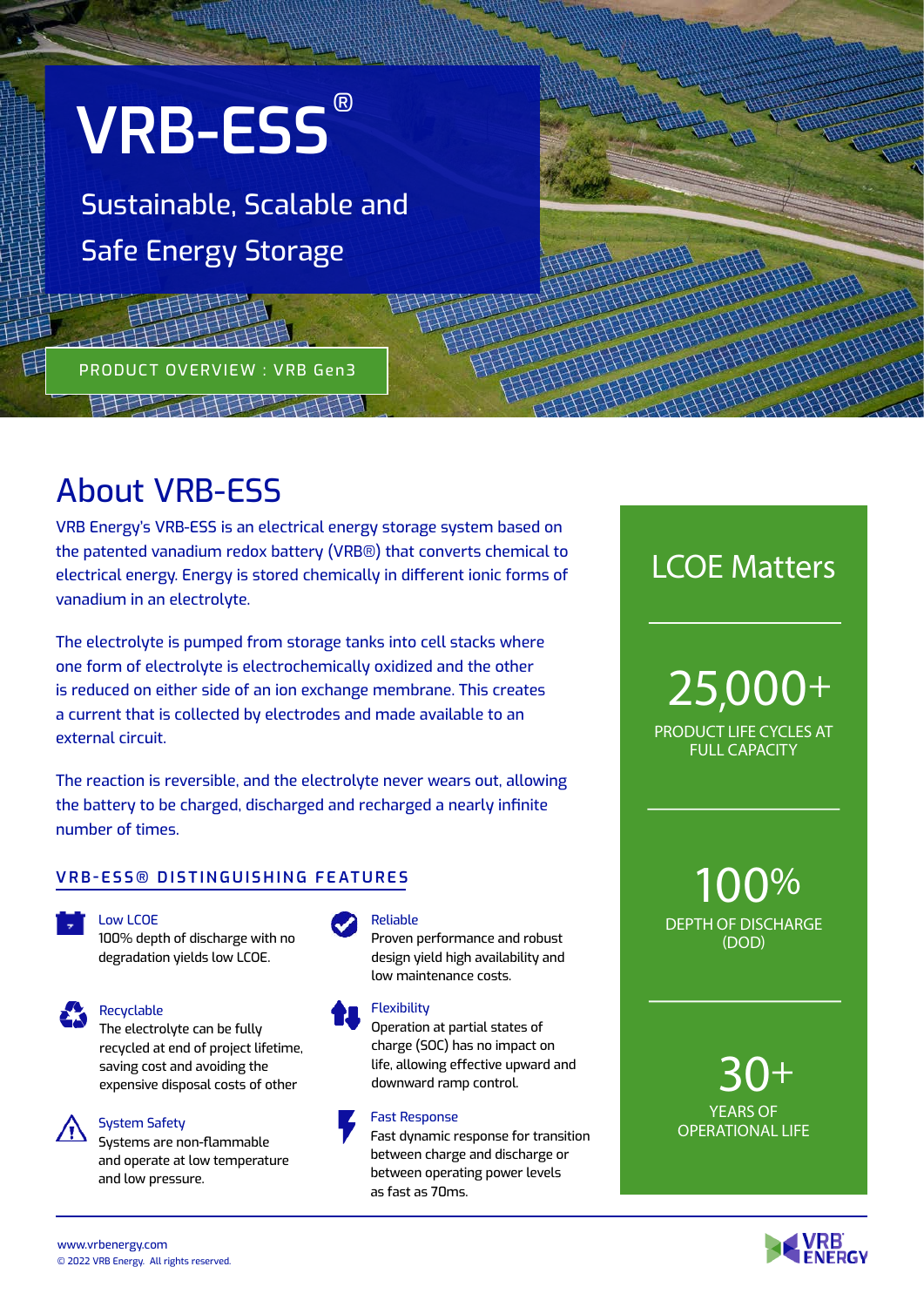# **SYSTEM DESCRIPTION**

The VRB-G3 Power Modules have a nominal rating of 500 kW AC, and have charge and discharge characteristics suitable for heavy duty, full-cycle energy management. Each Power Module can be combined with almost any volume of electrolyte, according to the requirements of a particular application. Typical configurations use four to eight hours of storage depending

# **SYSTEM CHARACTERISTICS – SINGLE VRB® POWER MODULE**

| <b>CHARACTERISTIC</b>             | VRB-G3                           | <b>NOTES</b>                                                                                       |
|-----------------------------------|----------------------------------|----------------------------------------------------------------------------------------------------|
| Nominal Output, AC                | <b>500 kW AC</b>                 | Active power only; see below for reac-<br>tive component                                           |
| Nominal output, DC                | <b>540 kW DC</b>                 |                                                                                                    |
| Output, AC @ 95% SOC              | <b>500 kW AC</b>                 |                                                                                                    |
| Output, AC @ 5% SOC               | <b>500 kW AC</b>                 |                                                                                                    |
| Power factor                      | 0.9                              | Nominal output at this power factory                                                               |
| AC connection voltage range       | 400/480 VAC, 3-Phase             | +/-10% variation allowable; voltages be-<br>low nominal may limit power capacity                   |
| Response time                     | 50 to 100ms                      | Excluding signal latency, fast response<br>option available                                        |
| Efficiency                        | 85% DC, 75% AC                   | Nominal AC-in to AC-out, round-trip;<br>efficiency varies as a function of<br>operating conditions |
| AC connection frequency           | 50 / 60 Hz                       | ± 5% variation allowable                                                                           |
| <b>AC</b> current harmonics       | Compliance with EN62103, IEEE519 |                                                                                                    |
| Operating ambient<br>temperature  | O°C to 50°C                      | Internal temperature regulated by<br>active thermal management system<br>to 55°C max               |
| Calendar life                     | 30 years                         | Refurbishment package available                                                                    |
| <b>Cycle life</b>                 | $25,000+$                        | Minimum value                                                                                      |
| Availability                      | 99%                              | Minimum value                                                                                      |
| FOOTPRINT, ENERGY STORAGE OPTIONS |                                  | <b>NOTES</b>                                                                                       |
| 500 kW 4-hour                     | 80 m <sub>2</sub>                | Containerized version; IP54                                                                        |

This document provides indicative performance figures only.

Actual figures will depend on the intended application, environmental conditions, and options required at a particular site.